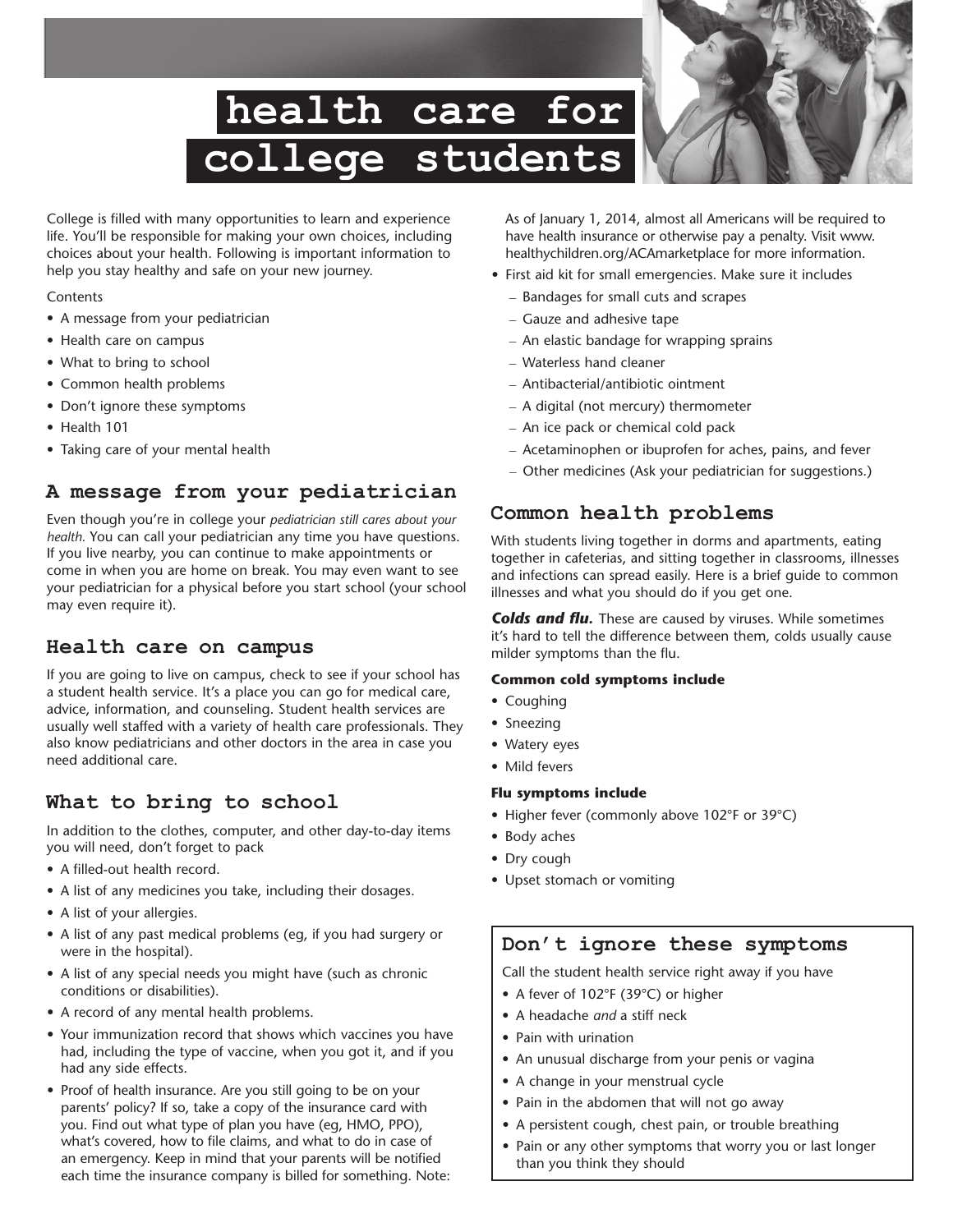#### **What you can do**

The most you can do is rest, drink a lot of fluids, and treat the symptoms. You can try using over-the-counter cold and flu medicines or fever and pain medicines. They may help you feel better. However, do not take aspirin when you have the flu. Your pediatrician or the student health service can suggest which medicines may help your symptoms, as well as answer your questions.

Some types of the flu can be treated with antiviral agents, but you have to take them during the first or second day of the illness, and a prescription is required. They can help you feel better faster.

#### **Prevention**

These tips can help lower your risk of getting a cold or the flu.

- Wash your hands often!
- Get a flu vaccine each fall.

#### *Strep throat, sinus infections, ear infections.* **These are** caused by bacteria. Symptoms may include

- A very sore throat
- Pain in your ears or sinuses
- A persistent fever

#### **What you can do**

If you have these symptoms, go to the student health service. The staff will be able to tell you what the problem is and give you antibiotics if you need them. If you need to take antibiotics, take them exactly as you are told and be sure to take all of them. If you don't, the infection can come back.

#### **Prevention**

- Avoid close contact with anyone who has an infection. That means no kissing or sharing drinks or utensils with someone who is ill.
- See your doctor for regular checkups.

*Meningococcal disease.* A common form of this is meningitis. This disease can infect the brain, the spinal cord, blood, or a combination of these.

#### **Symptoms include**

- • High fever
- Stiff neck
- • Severe headache
- A flat, pink, red, or purple rash
- Nausea and vomiting
- Sensitivity to light

#### **What you can do**

It is important to seek medical treatment right away. The disease can be fatal or may result in permanent brain damage or lifelong problems with the nervous system.

#### **Prevention**

The meningococcal vaccine is recommended for teens 11 through 18 years of age and for college freshmen living in dorms. The vaccine is effective against most, but not all, strains of the bacteria that cause this infection.

*Bruises, sprains, and strains.* These are very common and are usually not very serious. Here's how to tell the difference between them.

- Bruises cause the skin to turn purple, brown, or red in color.
- Strains are injuries to muscles and tendons that result from too much or sudden stretching.

• Sprains are injuries to the ligaments, the connecting tissue between bones.

#### **What you can do**

Use the RICE method of treatment.

- Rest-especially for the first 24 hours.
- Ice—put ice packs or cold gel packs on the injury for 20 minutes every 4 hours.
- Compression—wrap the injured body part in an elastic bandage.
- Elevation—for example, if you have sprained your ankle, prop your foot up on pillows to keep it at a level higher than your heart.

Visit the student health service if your pain or swelling does not get better in 1 to 2 days or if you are unable to put any weight on the injured area.

#### **Prevention**

Being physically active is a great way to stay healthy, but be smart and avoid injuries by

- • Using the right safety gear (such as pads and helmets).
- Warming up and cooling down. Stretch out before and after you exercise or play a sport.
- Taking breaks. Don't exercise or play through pain.

*Mononucleosis ("mono").* College students often worry about a disease called "mono"—also known as "the kissing disease." Mono is caused by a virus.

Symptoms include

- • Fever
- Sore throat
- • Headache
- Swollen lymph nodes (glands) in the neck
- Extreme tiredness

#### **What you can do**

If you have a sore throat or bad flu that doesn't go away in a week to 10 days, see your doctor. Mono is diagnosed by a blood test called the *monospot test.* There is no specific treatment for mono; just get plenty of rest and eat a healthy diet.

## **Health 101**

Keeping yourself healthy is the best way to avoid getting sick. Three important things you can do are rest, eat well, and exercise.

#### **Rest**

Sleep is important because

- Your body cannot fight off germs as well when you are tired and run-down.
- You are more likely to feel stressed or become depressed.
- You may have a hard time staying awake in class.
- You may have trouble concentrating on papers and tests.

Try to get about 8 to 9 hours of sleep a night whenever you can.

# **Eat well**

Vending machine food or fast food may be quick and cheap when you are busy and on a budget but eating well is important. Try to remember to

• Eat fruits and vegetables every day (your goal should be 5 fruits, vegetables, or both a day).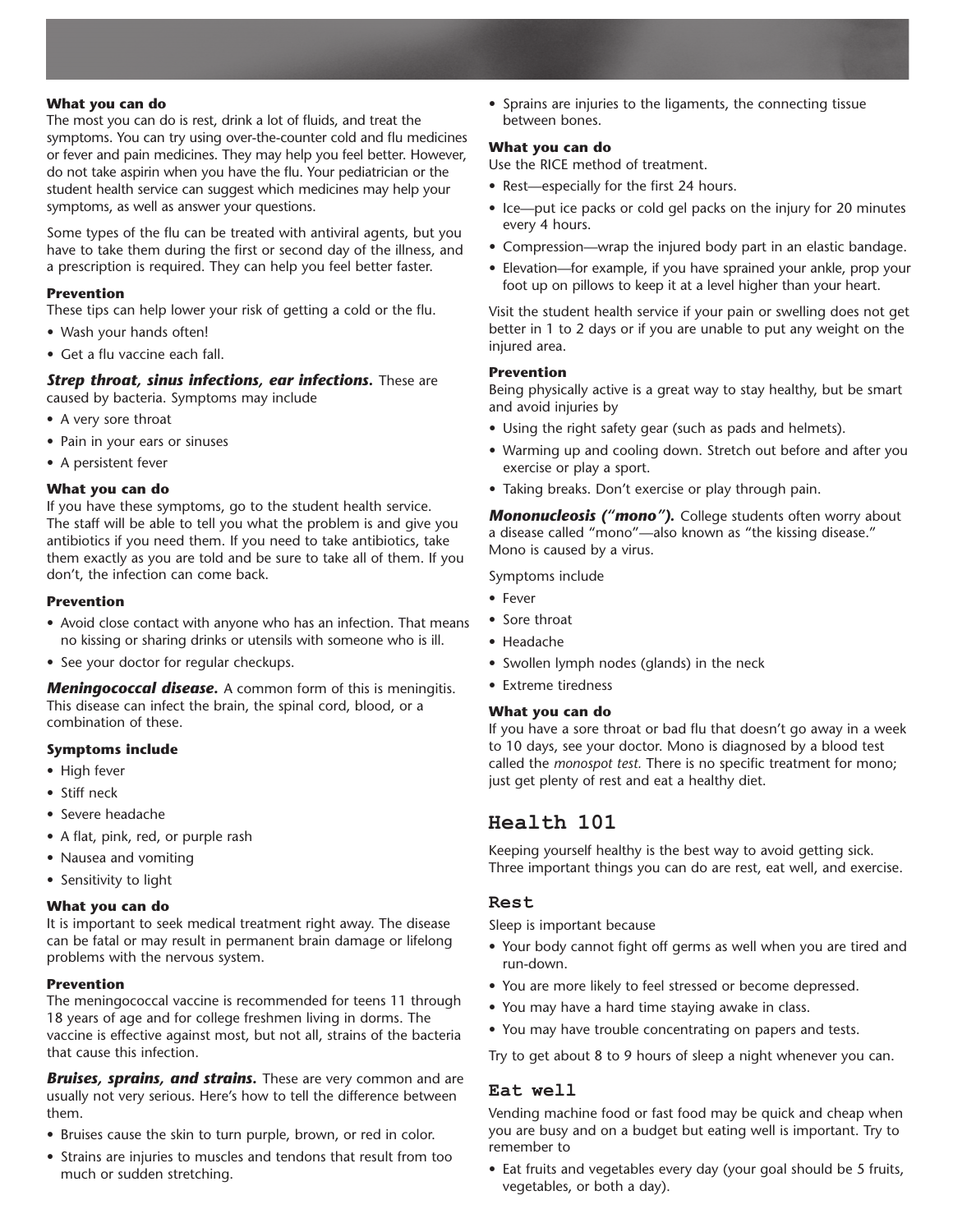- Eat lean meats, fish, and poultry.
- Eat foods high in calcium, such as low-fat dairy products.
- Limit junk food or foods with a lot of fat, sugar, and salt.
- Limit sugary drinks such as pop, juice, sweetened teas or coffees, and sport drinks.
- Research healthy vegetarian options if you are a vegetarian.

#### **Exercise**

An important part of staying healthy is getting enough exercise. There are 3 basic types of exercise, and ideally everyone should do all 3.

- Aerobic exercise strengthens your heart and lungs. These are activities such as biking, running, fast walking, swimming, active dancing, and rowing.
- Strengthening exercise tones and builds muscles and bone mass. You can do this by doing sit-ups, push-ups, and leg lifts or by working out with weights or resistance bands.
- Stretching exercise, such as yoga, improves your flexibility or range of motion.

Don't have time to work out? There are many ways to sneak exercise into your day. For example, take the stairs instead of the elevator. If you are not used to exercising or if you have a chronic health problem, talk with your pediatrician or the student health service before starting an exercise program.

# **Taking care of your mental health**

Starting college can be stressful. You may be away from home for the first time. Maybe you miss your family and friends. And it may take you time to adjust to new surroundings, new teachers, and new friends. All these things can make you feel alone, overworked, and stressed out. Following is information concerning your mental health.

## **Making friends**

Friends usually become your main support system while in college. In fact, college friends often become close friends for life.

You may be worried about how you will make new friends. You will probably meet some people you like in the first few days of school, and you will meet more in your classes, in clubs or sports, and through other friends. If it takes a while to find people you click with, don't worry; it will happen.

Roommates can be terrific friends or great sources of stress. Even roommates who like each other will clash over things like cleaning, bedtimes, and music. Talk these things over early on and you will be less likely to have problems later. If you and your roommate just can't get along, talk with your resident advisor (RA) about how to handle your roommate problem.

#### **Missing home**

Many students miss home—even those who've been away from home before. Feeling homesick doesn't make you less mature or mean that you are not ready to be on your own; it just means you are human! Here are a few tips that may help.

- Talk with your friends about it. Chances are they're feeling the same way.
- Keep in touch with family and friends back home, but make sure you develop new relationships at school.

Also, remember that going home for visits may be hard. You've changed. Your family has changed. Even your home friends may have changed. Old conflicts don't disappear and new ones may come up. Again, if things are too stressful for you to handle alone, talk with a counselor.

### **Dealing with depression**

There will be days when you feel down, when the pressures of college life really get to you. Those feelings are normal. When you feel down, take some time out for yourself and do something that makes you feel good. Spend time with friends. Exercise. Read a good book.

Sometimes, though, feeling down can turn into depression. Depression is a serious illness that can be treated. If you have had any of the following symptoms for 2 weeks or more, see a counselor right away:

- • Sad mood
- Hopeless, helpless, worthless, or quilty feelings
- Loss of pleasure in things you usually enjoy
- Sleep problems
- Eating problems
- Low energy, extreme tiredness, lack of concentration
- Physical symptoms such as headaches, stomachaches, or body aches that do not respond to treatment

If at any time you have thoughts of death or suicide, seek help immediately. Do not think you can handle depression on your own. If one of your friends seems depressed, suggest that he or she see a counselor as soon as possible.

## **Drinking responsibly**

Drinking is a huge problem on most college campuses. Most college students drink and a large number drink too much. Binge drinking (having 5 or more drinks in a short time) is common among both guys and girls.

Heavy or binge drinking can lead to physical illness, long-term drinking problems, and even death. Drinking is known to increase sexual aggressiveness, which can lead to sexual harassment and date rape. Drinking also clouds your judgment. You can't think straight when you're drunk. You're also more likely to make unhealthy choices such as having unsafe sex, which may lead to sexually transmitted infections (STIs) and unwanted pregnancies.

The legal drinking age in the United States is 21. The best way to prevent drinking-related problems is to not drink. If you are 21 and choose to drink, be smart. That means

- Stop after 1 or 2 drinks.
- Don't drink and drive.
- Don't let friends drink and drive.
- Don't ride with someone who has been drinking.
- Don't drink with people you do not know.

If you feel you need to cut down on your drinking, if friends are concerned about your drinking, or if you ever feel guilty about something you have done while drinking, see a counselor at school.

• Still having trouble? Try talking with a counselor.